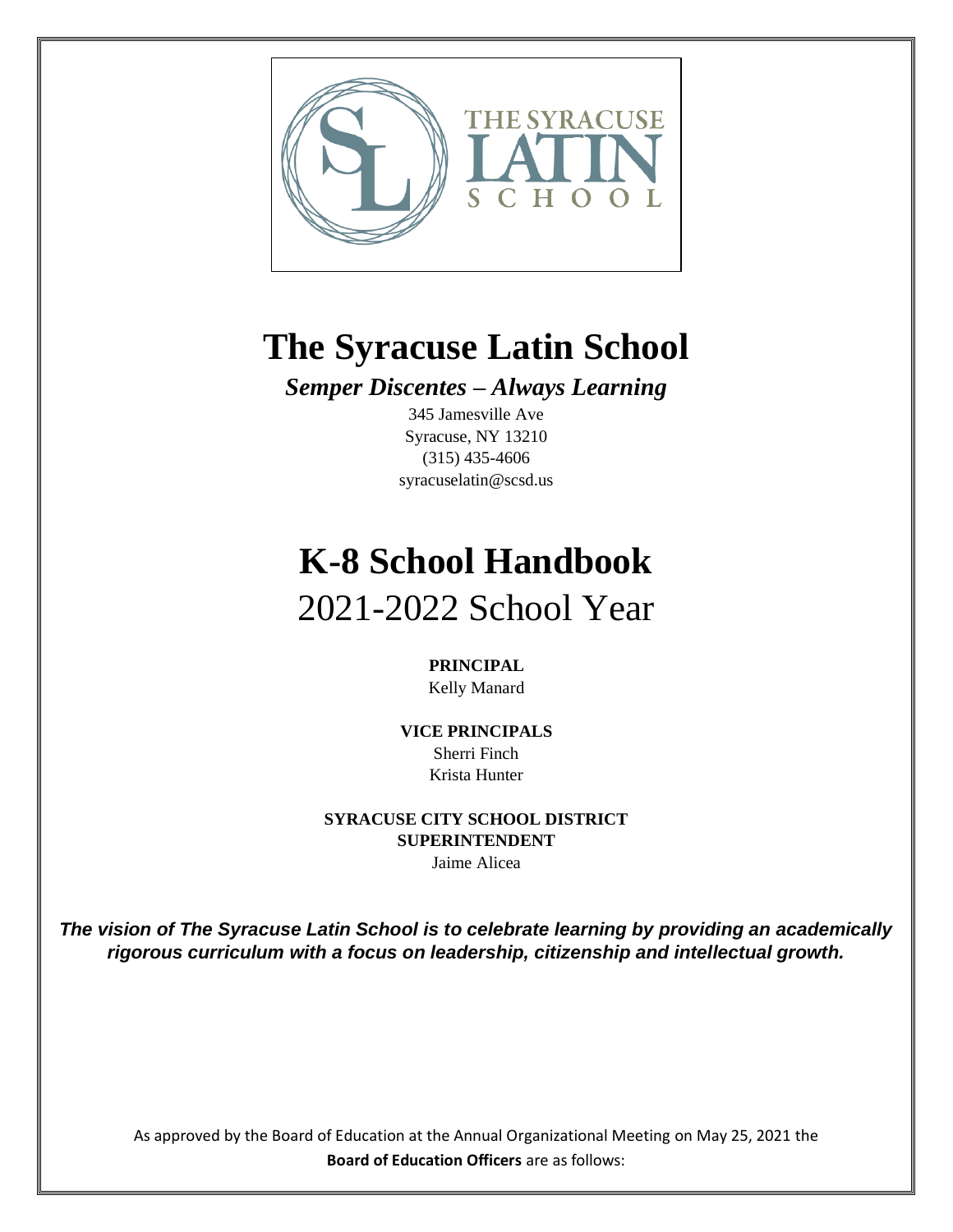| <b>PRESIDENT:</b>                  | Dan Romeo                                                     |
|------------------------------------|---------------------------------------------------------------|
| <b>VICE PRESIDENT:</b>             | Tamica Barnett                                                |
|                                    |                                                               |
| <b>COMMISSIONERS OF EDUCATION:</b> |                                                               |
|                                    | Pat Body                                                      |
|                                    | David Cecile                                                  |
|                                    | <b>Derrick Dorsey</b>                                         |
|                                    | Mark D. Muhammad, Ed.D.                                       |
|                                    | Katie Sojewicz                                                |
|                                    |                                                               |
| <b>ADMINISTRATIVE STAFF:</b>       | Jaime Alicea, Superintendent                                  |
|                                    |                                                               |
|                                    | Patricia Clark, Chief Ombuds/Student Support Services Officer |
|                                    | Dean DeSantis, Chief Operations Officer                       |
|                                    | Laura Kelley, Ed.D., Chief Academic Officer                   |
|                                    | Timothy Moon, Chief Accountability Officer                    |
|                                    | Suzanne Slack, Chief Financial Officer                        |
|                                    | Lisa A. Wade, Chief Human Resources Officer                   |
|                                    | Monique Wright-Williams, Chief of Staff                       |

#### **NOTICE OF NON-DISCRIMINATION**

The Syracuse City School District hereby advises students, parents, employees and the general public that it is committed to providing equal access to all categories of employment, programs and educational opportunities, including career and technical education opportunities, regardless of actual or perceived race, color, national origin, Native American ancestry/ethnicity, creed or religion, marital status, sex, sexual orientation, age, gender identity or expression, disability or any other legally protected category under federal, state or local law.

Inquiries regarding the District's non-discrimination policies should be directed to:

Civil Rights Compliance Officer Syracuse City School District 725 Harrison Street • Syracuse, NY 13210 (315) 435-4131

Email: [CivilRightsCompliance@scsd.us](mailto:CivilRightsCompliance@scsd.us)

Thank you in advance for your cooperation.

Dear Syracuse Latin School Community,

I am so excited to begin the 2021-2022 school-year at Syracuse Latin! The past two school-years certainly have been historic and we're looking forward to a return to some level of normalcy all while continuing to implement things that we learned worked well for our students, staff and families during the pandemic.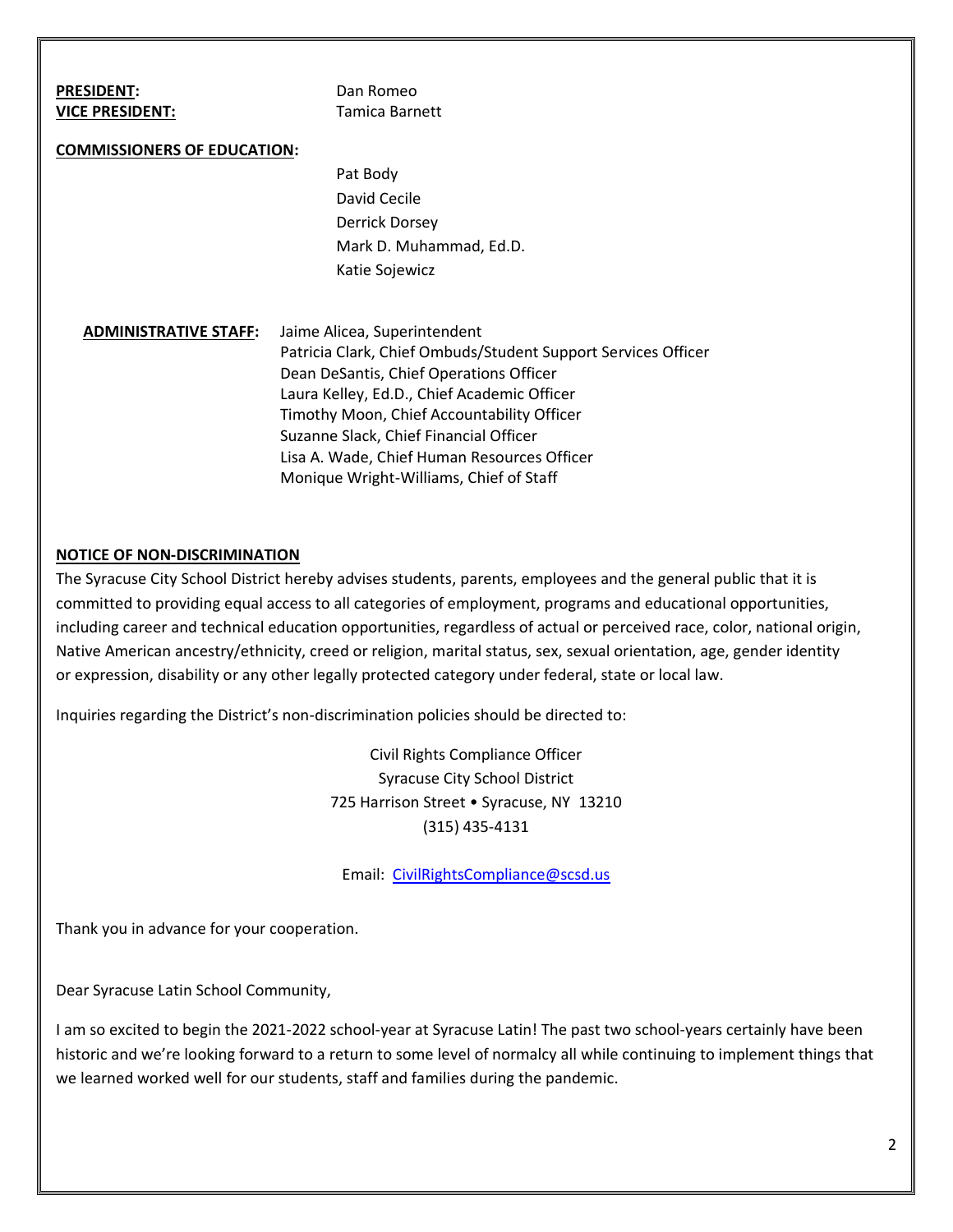Since opening in 2014, we have grown from a small, 4 classroom school to a full K-8 building with approximately 750 students. At Syracuse Latin, we are fully committed to providing a learning environment that is full of joy and magic that encourages our scholars to develop as citizens of their community.

Syracuse Latin was named as a *NYSED "Recognition School"* for the 2018-2019 and 2019-2020 school-years. Being a "Recognition School" gives us much to be proud of as this status is due to the hard work of our students and staff. Recognition Schools are not only high achieving schools, but also schools that show growth from year-to-year.

We are proud to continue and expand upon our enrichment opportunities for students in grades K-8. All classrooms will continue to create a vibrant culture through "Morning Meetings" and restorative practices. School-wide, we will continue to garner feedback from students, staff and families to ensure students receive incentives for their hard work as a positive member of our school community. We will continue to urge our students to grow as citizens by engaging in school-wide service projects. We have found great success in partnering with a variety of agencies and programs throughout the community.

I encourage family members to become active in our PTO, the "Friends of Syracuse Latin" by joining as a volunteer to help organize an event, as a member of a committee or room parent. There are also many opportunities for family members to engage in the school throughout the year. We are an active school community and welcome the support of our families and members of the community.

Please look for my weekly e-mail blasts, "From the Principal's Desk…" which are sent on Fridays via e-mail and through the Talking Points app. You can also stay updated by checking us out on Facebook and Twitter.

Families should always feel free to reach out with questions, suggestions or concerns. Let's make this an unforgettable school-year!

Sincerely,

hely f. und

Kelly Manard, Principal *The Syracuse Latin School*

## *Important Covid-19 Information:*

#### **Face Masks & Coverings**

Students and staff in the Syracuse City School District are required to wear a face covering with exception of those staff and students who are unable to tolerate a face covering, including students where such covering would impair their physical health or mental health. CDC and the New York State Department of Health recommends that everyone 2 years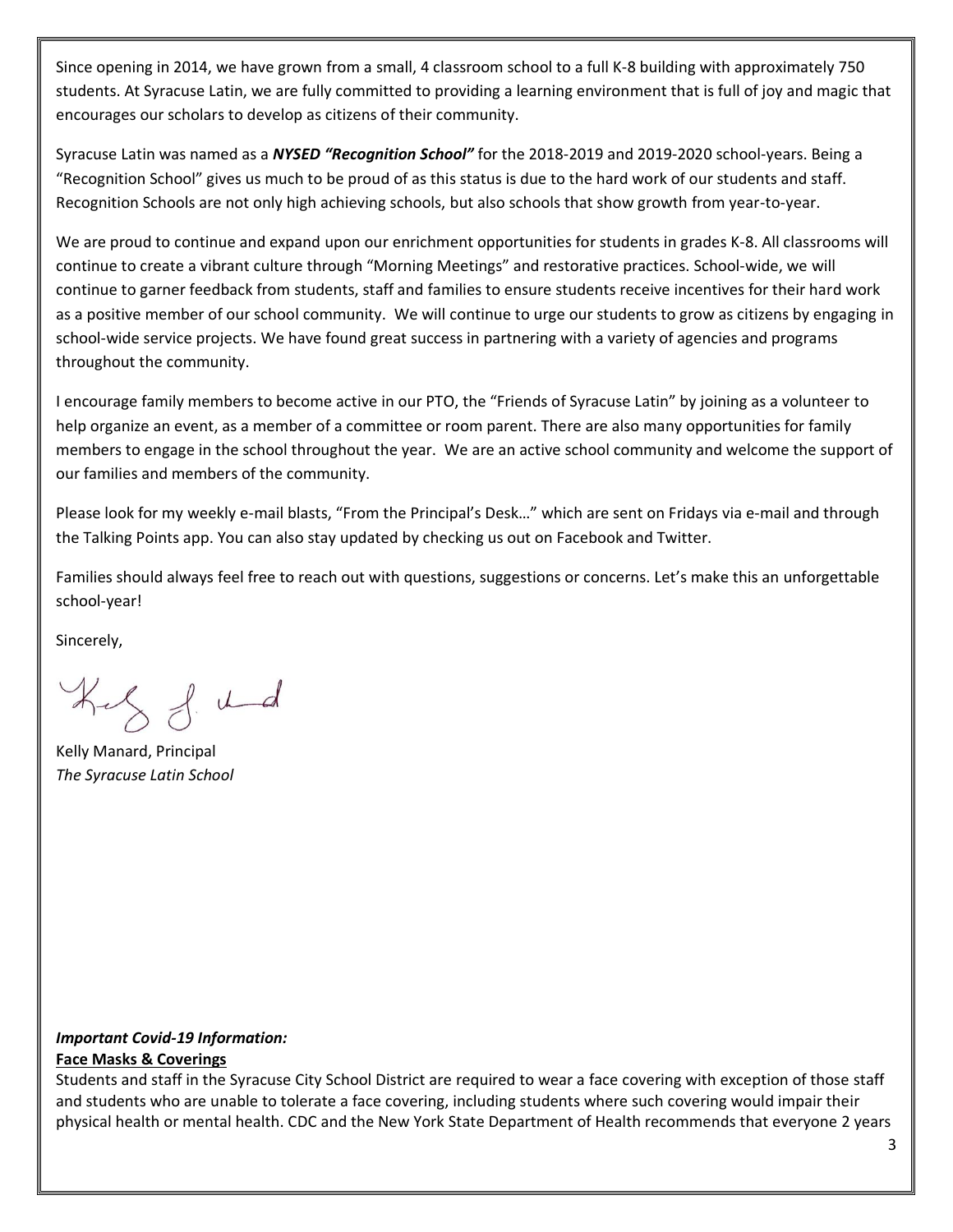and older wear a cloth face covering that covers their nose and mouth when they are out in the community and at school. In the event that a student or staff member needs a mask, one will be provided to them from their assigned school or supervisor. **Proper Use & Care** Wear face coverings properly by covering nose and mouth and secure with ties or ear loops. Wash cloth face coverings routinely after use. Wash hands prior to removal of mask to prevent contamination. Disposable face coverings are disposed of in the regular trash.

#### *School Policies & Procedures:* **Middle School Hours**:

The Middle school day begins at exactly 8:25am. Student busses arrive between 8:15 – 8:25am. *Students who arrive at or after 8:25 am will be marked tardy.* If a bus is late for any reason, the student's attendance/tardy will be adjusted by the Syracuse Latin office staff. Please do not drop studentsoff prior to 8:15am as there is no adult supervision prior to that time. The school day ends at 3:00pm. We will begin our dismissal process at 2:55pm each day. Students who do not take the bus must be picked up by 3:15pm. There is no after-school supervision for students not registered in theafter-school program.

## **Elementary School Hours:**

The Elementary school day begins at exactly 9:00am. Student busses arrive between 8:45 – 8:55am. *Students who arrive at or after 9:05am will be marked tardy.* If a bus is late for any reason, the student's attendance/tardy will be adjusted by the Syracuse Latin office staff. Please do not drop studentsoff prior to 8:45am as there is no adult supervision prior to that time. The school day ends at 3:00pm. We will begin our dismissal process at 2:55pm each day. Students who do not take the bus must be picked up by 3:15pm. There is no after-school supervision for students not registered in theafter-school program.

## **(Visitor's Policy )**

All visitors to Syracuse Latin should have a scheduled appointment. Upon entering the building, you must wear a mask. You will be asked to have your temperature taken. We kindly ask you to adhere to the following:

• All visitors must sign-in at the front desk and upon arrival to sign-in and obtain a Visitor's Pass. Please wait to be directed to your destination. The Visitor's Pass must be worn and shouldbe visible at all times. **All visitors must sign-in and have valid identification available in order to receive a pass.** If you would like to set-up a conference with a specific teacher or staff member, please schedule an appointment ahead of time. We do not allow for "pop in" visits in order to minimize disruption to the instructional day and ensure the safety of students and staff. Teachers will not be made available for meetings during the instructional day unless there is an emergency. In the event of an emergency, please request tosee an administrator. Visitors should keep in mind that our goal is to maximize the instructional day, minimize disruptions to the educational process and protect the safety and welfare of the studentsand staff. Therefore, visitors should adhere to the same code of conduct as students andstaff. The administration reserves the right to revoke a visitor's privilege if the policy is violated. At no time, should any visitors go directly to a classroom without checking in at the front desk. (This includes during arrival and dismissal time)

## **Middle School Drop-Off / Pick-Up:**

Students who do not ride the school bus may be dropped off at the Syracuse Latin overflow lot on Jamesville Ave at 8:15am. All students will eat breakfast in their classrooms. Students who do not ride the school bus may be pickedup at the same Syracuse Latin overflow lot . Parents should remain outside until the instructional day is over. Students will be dismissed to walk to the overflow lot @ 2:55. In the event of an emergency and your child needs to be picked up before dismissal, please sign him/her out in the mainoffice. **DO NOT go directly to your child's classroom to drop off or pick him/her up**. The teacher will not release students unless they have received notification from the Main Office that a parent or guardian is here to pick them up. The only students who may be walked to class and picked up from class are Pre-K students. **Please complete the form provided with your child's dismissal information. Any individual NOT on the list will NOT be allowed to pick your child up fromschool.** If there is an instance in which an individual not on the list must pick your child up, you must call the main office prior to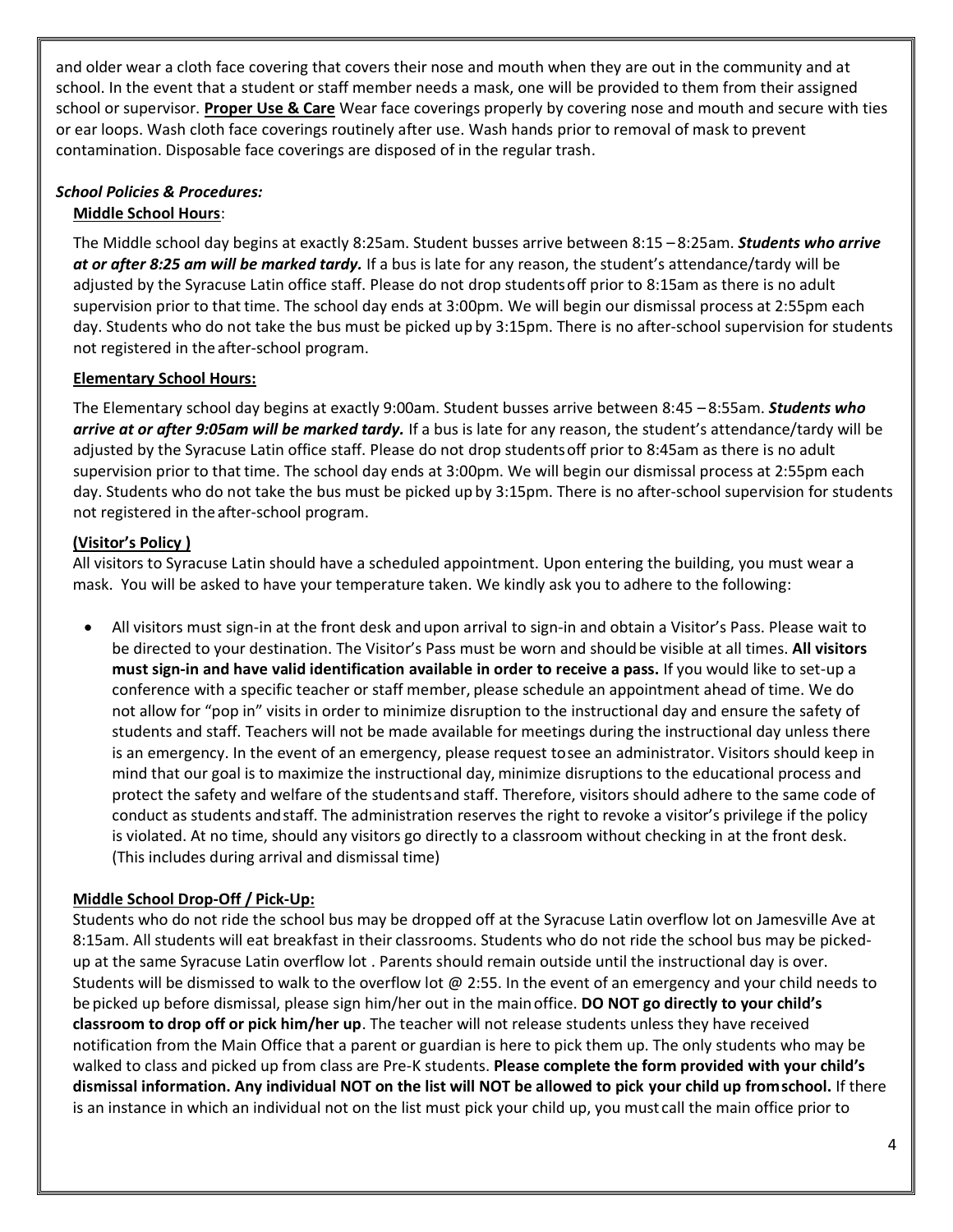dismissal. The person picking up will be required to show valid identification. **The safety of our students is our number one priority and we will not dismiss students without prior notification from the parent or guardian.** Due to the volume of traffic at our Hughes Place entrance/exit, students who are eligible to ride the school bus are strongly encouraged to do so.

#### **Elementary Drop-Off / Pick-Up:**

Students who do not ride the school bus may be dropped off at the back entrance nearthe Hughes Place parking lot beginning at 8:45am. All students will eat breakfast in their classrooms. Students who do not ride the school bus may be picked-up at the entrance near the Hughes Place parking lot. Parents should remain outside until the instructional day is over. Students will be dismissed to the Hughes Place door at 2:55. In the event of an emergency that your child needs to be picked up before dismissal, please sign him/her out in the mainoffice. **DO NOT go directly to your child's classroom to drop off or pick him/her up**. The teacher will not release students unless they have received notification from the Main Office that a parent or guardian is here to pick them up. The only students who may be walked to class and picked up from class are Pre-K students. **Please complete the form provided with your child's dismissal information. Any individual NOT on the list will NOT be allowed to pick your child up fromschool.** If there is an instance in which an individual not on the list must pick your child up, you must call the main office prior to dismissal. The person picking up will be required to show valid identification. **The safety of our students is our number one priority and we will not dismiss students without prior notification from the parent or guardian.** Due to the volume of traffic at our Hughes Place entrance/exit, students who are eligible to ride the school bus are strongly encouraged to do so.

#### **Bus Policy / Transportation Information:**

Students at The Syracuse Latin School will be expected to follow the Code of Conductwhile riding the SCSD school bus. All students are expected to behave appropriatelywhile riding the SCSD school bus. Consequences will be enforced for any student not adheringto the Code of Conduct while riding the SCSD school bus. **The Office of Transportation can be reached at 435-4260.** Please know your child's bus number and help them to learn their morning and afternoon bus number.

**If your child typically rides the bus to and from school, but must be picked up instead due to an emergency or a scheduled appointment; please send a note in your child's folder or call the main office no later than 12noon to make us aware of the change in the dismissal plan. DO NOT e-mail, text, or send a Talking Points message the change during the day as it may not be seen by the office staff or teacher. Additionally, it can be very confusing to staff and students when a child's dismissal plan is changed daily. Please do not make any unnecessary changes.** 

**\***Please note that bus passes written due to a change in bus stop and/or bus are for emergencies ONLY. Bus passes will not be written to accommodate play dates, etc. Based on the number of students on each bus, bus passes may not be possible. Due to the busy nature of dismissal time, the Main Office may not be able to answer calls between 2:40-3:05. Please do not attempt to call during this time to make changes to your child's transportation plan.

#### **After-School Programming (Free Program):**

After-school programming is open to all students of The Syracuse Latin School. The after- school program is provided by the YMCA of Central New York and will include both academic and enrichment components. The afterschool program will begin October 18<sup>th</sup> and will run until May 12<sup>th</sup>. The program is open Monday – Thursday from 3:15 –5:00pm.

Students who register for the after-school program are expected to attend all 4days. The link to register for the afterschool program can be found on the SCSD website.

#### **Before-Care & After-Care from the YMCA (Paid Program):**

Before-care and after-care will be available to Syracuse Latin Students in grades Kindergarten-5<sup>th</sup> grade for a fee. Please contact School Age Child Care Director at or 315-474-6851, ext. 315 for more information.

#### **Attendance Expectations:**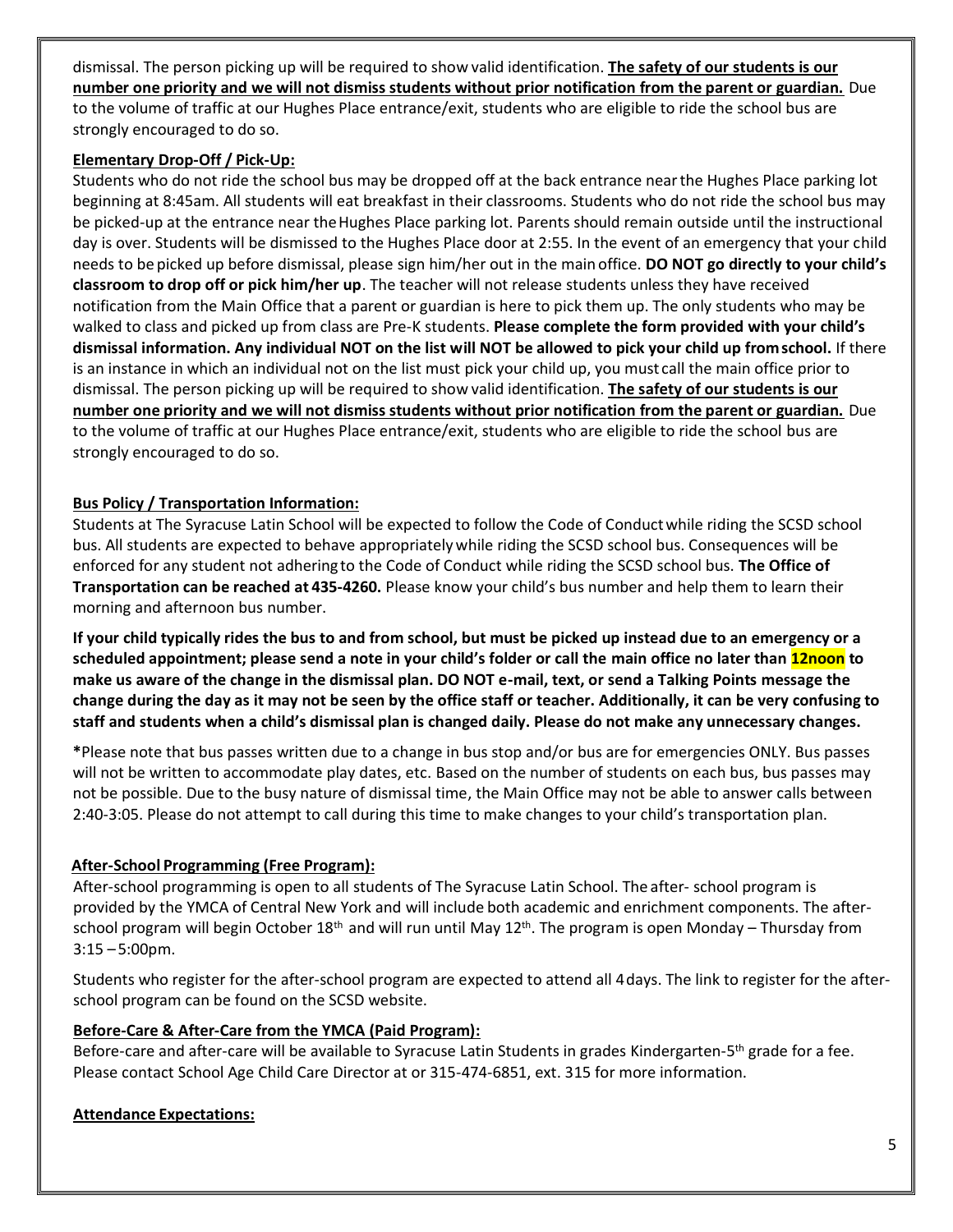The school day begins promptly at 8:15 for middle school students and 9:00am for elementary, please plan accordingly. It is important toensure your child is present and on-time daily. Students who arrive after 8:25am for middle school and 9:05am elementary will bemarked tardy. If your child's bus is late for any reason, our office staff will ensure your child's attendance is adjusted. All absences are considered unexcused until written documentation is provided. Please send in a signed note any time your child is absent. Additionally, please call the Main Office (435-4606) to notify the school of your child's absence. Families are encouraged to take vacations during scheduled school breaks as excessive absences may affect your child's academic performance and progress. Attendance is part of the student record that follows your child through their school career. Please expect that you will receive a robo-call as a reminder regarding all unexcused absences. You may also receive a robo-call on days in which a student is tardy due to the timing of when calls begin.

#### **Requests for Classroom Assignments**

Occasionally, families may find it necessary to take their vacation while school is in session. These absences will be recorded as "Unexcused" on the student's attendance record. Often assignments are requested for the lessons that will be missed; however, providing missed assignments DOES NOT replace the classroom instruction and/or experiences that occur during the absence. In many cases, content will need to be reviewed and/or retaught when the child returns. All requests of assignments needed due to an unexcused absence should be made at least 5 business days prior. Please put the request in writing via e-mail directly to your child's teacher.

#### **Requests for Teachers / Student Groupings**

We do not accepts requests for a particular teacher or grouping of students. Each year, our teachers work to consider many factors when it comes to creating balanced and diverse class lists. Please do not ask for your child to be with a certain teacher or group of students.

#### **Student Dress Code: (Add that we follow SCSD Board Policy for appropriate clothing – hats, etc)**

Students at The Syracuse Latin School are not required to wear a uniform. However, please dress students appropriately for the weather and the school environment. Clothing should be comfortable as students are active throughout the day. Please do not send students to school with distracting jewelry, noisy watches or unsafe footwear. It is helpful to label some items, such as backpacks and jackets. Shoes with a closed toe are required as students will participatein physical education twice per week and recess each day. Flip flops are **NOT** permitted at The Syracuse Latin School. During cold weather months, teachers may request that students bring boots and snow pants to school as we will continue to go outside for recess during the winter as weather permits.

#### **Homework Expectations:**

Homework expectations will vary by grade-level and will be developmentally appropriate. Dependent on grade, all students may receive a small amount of homework and will also beexpected to read with a family member for at least 20 minutes each night. At various times throughout the year, students and their familiesmay also be required to complete portions of a classroom project at home. It is important to review the weekly newsletter that is sent home by teachers to stay updated with projects,necessary materials, etc.

#### **Home/School Connection:**

All Syracuse Latin School teachers will send home some type of newsletter or weekly tracker that will provide families with information regarding upcoming classroom events, content being covered during the instructional day and much more. This communication will be sent home in the students' Syracuse Latin folder. The folder and/or agenda should be reviewed each night for important information on the communication log as well as any other letters from the school. Families will also receive a weekly e-mail update, "From the Principal's Desk…" each Friday. It is important to ensure we have a valid e-mail on-file for you and please feel free to provide the e-mail address of anyone in the household who would like to receive our updates. The Syracuse Latin School will also maintain a Facebook page and Twitter account where school-related news and updates will be shared. Parents and guardians are also welcome to call or e-mail any staff member directly and should expect a response within 24 hours (for nonemergency calls/e-mails). Our school calendar with events will be updated monthly and can be found on our page on the SCSD website.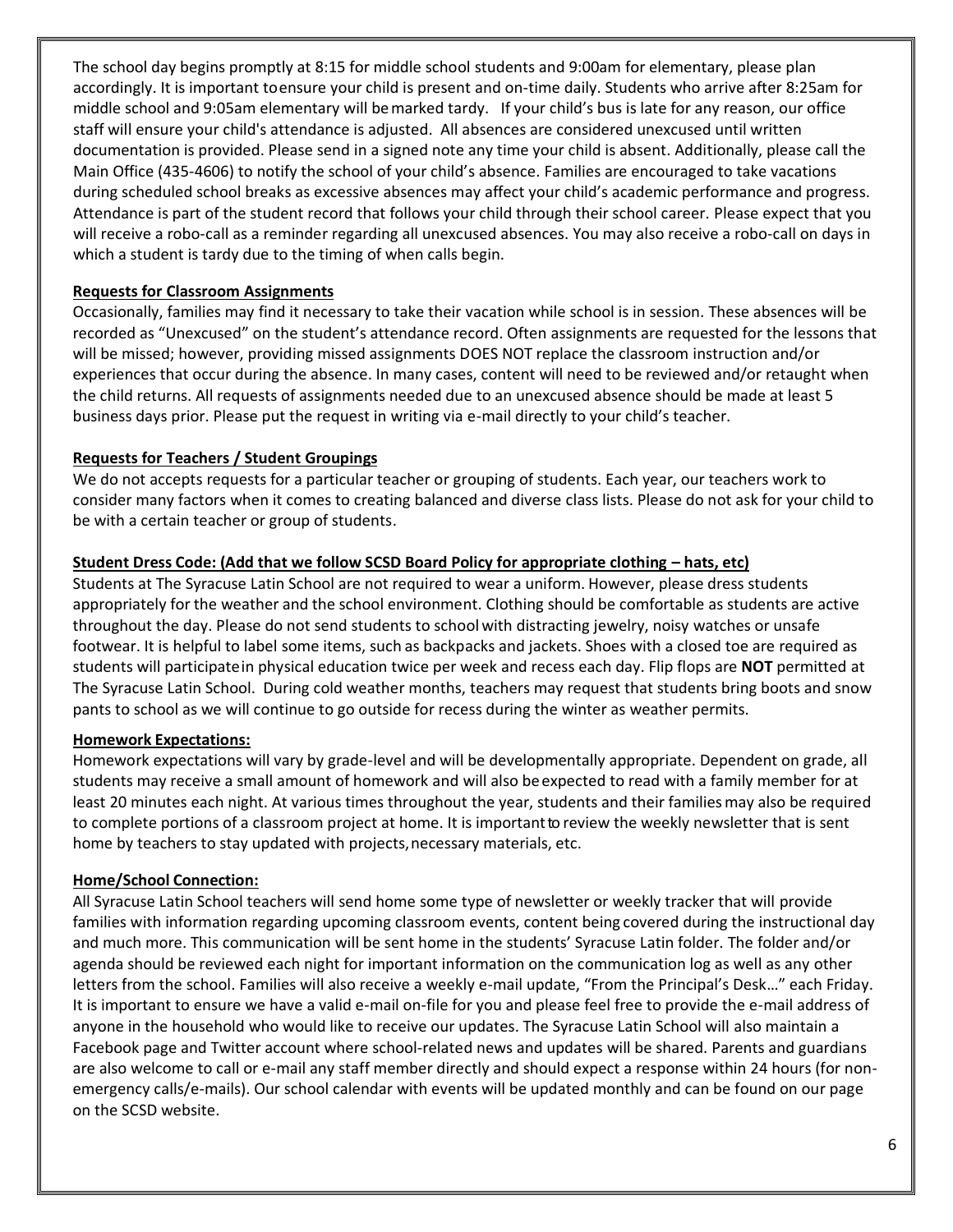#### **Community Service Projects:**

At The Syracuse Latin School, we are committed to serving our community. These community service projects willbe driven by our Student Council based on student interest and will be supported by the adults! Additionally, we will partnerwith different organizations to provide supports on a regular basis. This is a wonderful opportunity forour families to help support the school and community. Please reach out if you have a relationship with a specific organization that we can support.

#### **Assessments:**

The Syracuse Latin School will follow the SCSD assessment schedule. Additionally, teachers will assess students on an ongoing basis to ensure accurate information about the skilllevel of their students and to plan appropriately. Parents should feel free to reach out to teachers directly regarding their child's academic progress.

Assessments include but are not limited to:

- District Approved and recommended assessments for students in grades K-8 (3 times per year, plus additional progress monitoring)
- NYS Assessments in ELA, Math & Science grades 3-5 (1 time per year)
- Math Module Assessments (All Grades)

#### **Grading:**

The Syracuse Latin School will adhere to all grading policies outlined by The Syracuse City School District. Report cards will be issued quarterly and the district will designate one to two dates per year for Parent-Teacher conferences. However, we strongly encourage you to maintain an open line of communication with your child's teacher and to schedule additional conferences as necessary.

#### **Parent/Family Volunteers:**

At The Syracuse Latin School, we encourage and appreciate the support of ourfamilies. Parents and family members are invited to volunteer and coordinate participation in classroom activities with teachers and to accompany their child's class on field trips. Volunteer opportunities are based on the specific needs of the classroom and school. We will continue to monitor Covid-19 guidelines

In addition to traditional volunteering opportunities, administrators and teachers may reach out to families for support that can be provided from home, such as preparing materials, assistance in organizing events, etc. Additionally, if a parent or family member has a particular talent or interest she/he would like to share, please reach out directly to your child's teacher to determine how to best utilize the resource!

#### **Parent/Teacher Organization**

We are fortunate to have an active Parent/Teacher Organization, "Friends of Syracuse Latin." General membership meetings are held monthly and all families are invited to attend. Please e-mai[l syracuselatinschoolpto@gmail.com](mailto:syracuselatinschoolpto@gmail.com) for more information!

#### **Breakfast / Lunch / Snack:**

All students in the SCSD are provided with free breakfast and lunch. Please complete the provided federal free and reduced lunch forms regardless of eligibility as this assists in securing Title I funding. Students from The Syracuse Latin School will eat lunch in their classroom or school cafeteria according to individual classroom schedules. Syracuse qualified for the state funded "Fresh Fruits & Veggies Program" this year. Students in grades K-6 will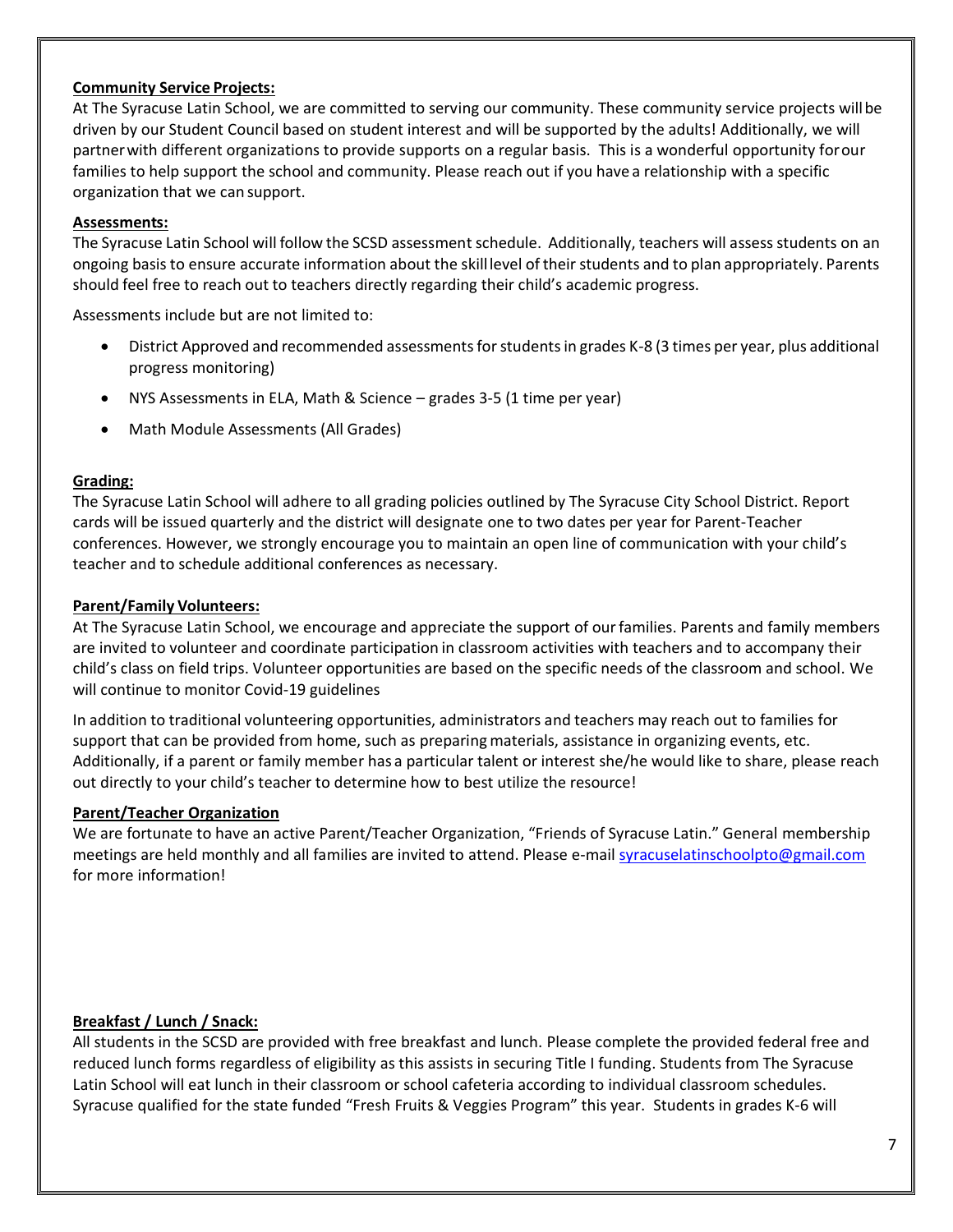receive a daily free fruit or vegetable snack. Students may bring snack with them to school. If you choose to send a snack in for your child, it should be something healthy that can be easily eaten in approximately 5 minutes. (Please adhere to any allergy guidelines in your child's classroom) *Soda and candy is not allowed for lunch or snack at The Syracuse Latin School.*

## **Recess Time**

Please see expectations below regarding recess time at Syracuse Latin. Please note that the teacher and administrators reserve the right to use professional judgement in regards to weather and other factors when determining whether classes are able to go outside for recess.

- Outdoor recess occurs throughout the school-year, even in cold weather. *All classes in grades K-5 have 15-20 minutes of recess built into the daily schedule*
- As long as students have proper cold weather clothing, classes may go outside if the temperature is at least 32 degrees and there is no active precipitation and the play structures are not wet or icy. Outdoor recess determination is also dependent on wind chill temperatures and administration will make a final decision
- Teachers may also take students on walks and/or conduct lessons outside when weather permits
- Families should feel free to send in snow pants and boots to leave at school during the winter months
- All students in grades K-3 participate in physical education 2 times per week for 45 minutes with an additional 10 minutes per day for structured physical activity such as yoga, walking trail, etc.
- All students in grades 4-5 participate in physical education 3 times per week for 45 minutes each
- Middle School Students participate in physical education every other day

## **Birthday Celebrations / Outside Food Policy:**

Birthday celebrations are an exciting part of any child's life! *We have adopted a policy of NON-FOOD birthday celebrations.* This will assist our teachers in keeping ALL students safe from allergens and ensure all students are included in celebrating their birthdays. You should contact your child's teacher for various ideas for non-food birthday celebration ideas. Some ideas are listed below.

- Pencils / Fun Erasers
- Stickers
- Small goody bags (no food / candy included)
- Be a " Virtual Mystery Reader"

Please DO NOT distribute birthday party invitations during the school day (or request that the teacher do so) unless you will be sending an invitation for all students in the class.

#### **Social / Emotional Learning at The Syracuse Latin School:**

Morning meeting and restorative circle discussions are an integral aspect of The Syracuse Latin School. Through group discussions, stories and activities, teachers, school counselors, social workers and psychologists work to complement the pursuit of academic achievement, intellectual growth and the social and emotional development of each student. Goals for morning meeting and restorative circles include being responsible for one's behavior and safety, fostering interest in and respect for differences among people and supporting responsible, effective participation in small groups and the community. Additional topics for discussion will be added as needed. Our School Climate Team is also looking forward to implementing our school-wide "Keys to Character Success" program that has been developed by the staff and students of Syracuse Latin.

#### **SCSD Code of Conduct, Character & Support:**

The Syracuse Latin School adheres to all guidelines and expectations indicated in the Syracuse City School District Code of Conduct, Character & Support. It is crucial to your child's success that you carefully review all components of